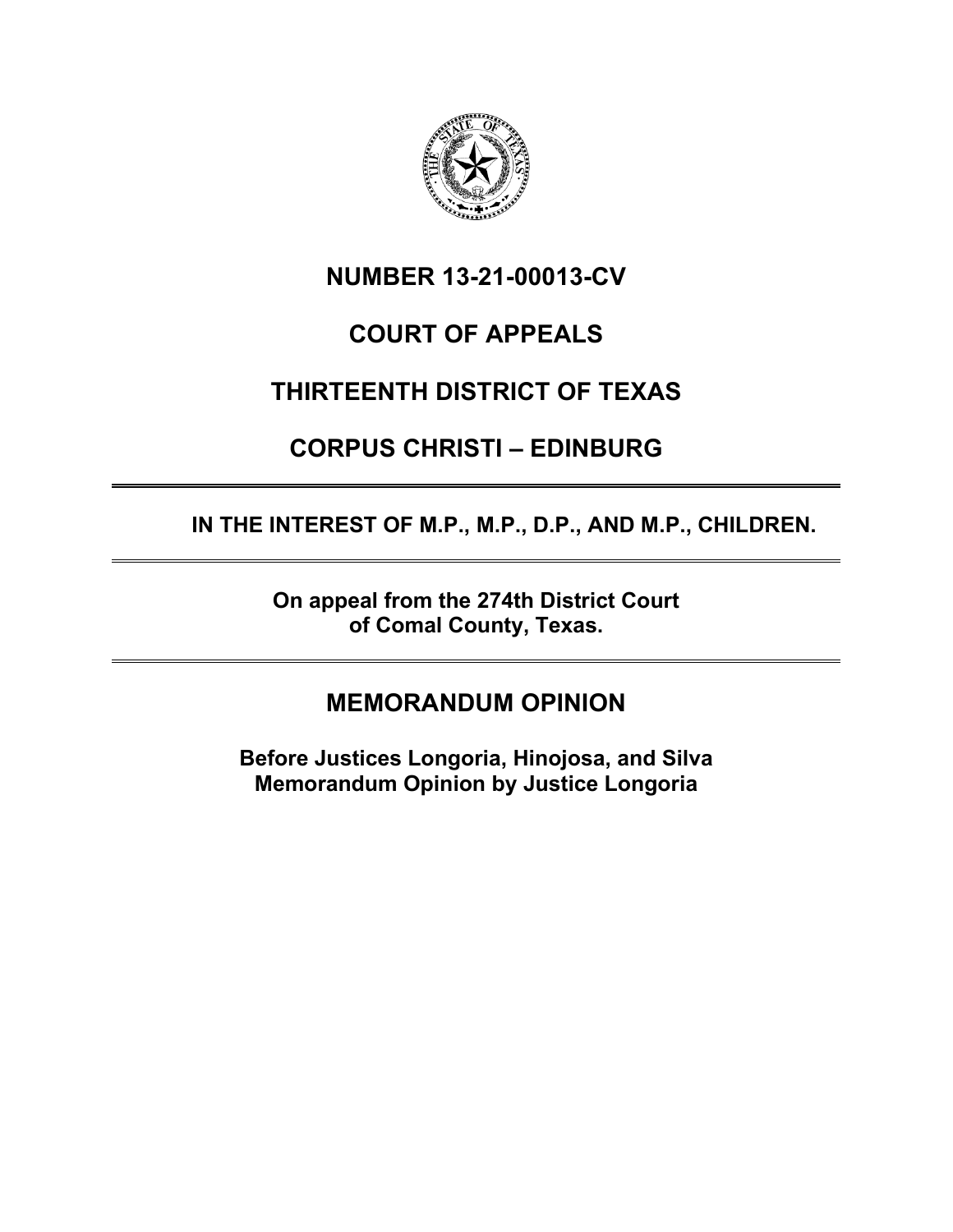Appellant D.P. (Destinee) an adult sister of M.P.[1](#page-1-0),<sup>1</sup> M.P.2, D.P., and M.P.3, (children),<sup>[2](#page-1-1)</sup> appeals the trial court's order dismissing her suit affecting the parent-child relationship (SAPCR) for lack of standing in favor of the children's father, M.P. (Father). By two issues, Destinee argues: (1) she was entitled to an evidentiary hearing in response to Father's plea to the jurisdiction<sup>[3](#page-1-2)</sup> to determine whether she had standing to bring a SAPCR under Texas Family Code § 102.003 or § 102.004; and (2) on remand this Court should hold that Destinee's burden of proof to establish standing is by a preponderance of the evidence. [4](#page-1-3) We dismiss in part and reverse and remand in part.

### **I. BACKGROUND**

In addition to Destinee and the children who are the subject of Destinee's SAPCR,

Father has other adult children. Two of the children that are the subject of this suit are his

biological children, and two are his adopted children.

<span id="page-1-2"></span><sup>3</sup> We note that Destinee refers to Father's "Motion to Deny Relief Requested and Motion to Dismiss for Lack of Jurisdiction" as a plea to the jurisdiction.

<span id="page-1-0"></span><sup>1</sup> In Destinee's SAPCR, she lists the children's birth dates in month and year format. M.P.1 is listed as being born in July 2003, making M.P.1 over the age of eighteen at the time of this appeal. Since M.P.1 is now an adult, we conclude that this appeal is moot as to M.P.1. *See In re Marriage of Comstock*, 639 S.W.3d 118, 127–28 (Tex. App.—Houston [1st Dist.] 2021, no pet.); *see also Medrano v. Zapata*, No. 03- 12-00131-CV, 2013 WL 6921500, at \*4 (Tex. App.—Austin Dec. 31, 2013, no pet.) (mem. op.) ("[Mother] acknowledges that J.M. is now emancipated and that this development rendered moot any dispute regarding custody, possession, or access."); *D.C. v. Tex. Dep't of Fam. & Protective Servs.*, No. 03-11- 00453-CV, 2012 WL 1403333, at \*1–2 (Tex. App.—Austin Apr. 19, 2012, no pet.) (mem. op.) ("Because K.C. is no longer a child, we dismiss this appeal as moot.").

<span id="page-1-1"></span><sup>2</sup> In the parties' briefing, they refer to the children as "children," "siblings," or "minor children." Following the parties' lead, we refer to them individually by their initials or collectively as "children" to protect their identities. *See* TEX. R. APP. P. 9.8 cmt ("To protect the privacy of minors in [SAPCRs] . . . , [§] 109.002(d) of the [Texas] Family Code authorizes appellate courts, in their opinions, to identify parties only by fictitious names or by initials."); *see also In re Clay*, No. 02-18-00404-CV, 2019 WL 545722, at \*9 n.1 (Tex. App.—Fort Worth Feb. 12, 2019, no pet.) (mem. op.) ("In their mandamus pleadings, Clay and the real parties in interest redacted Clay's daughter's name but used their full names. We follow their lead and identify Clay's daughter by a fictitious name.").

<span id="page-1-3"></span><sup>&</sup>lt;sup>4</sup> This appeal was transferred to this Court from the Third Court of Appeals in Austin pursuant to a docket equalization order issued by the Supreme Court of Texas. *See* TEX. GOV'T CODE ANN. § 73.001.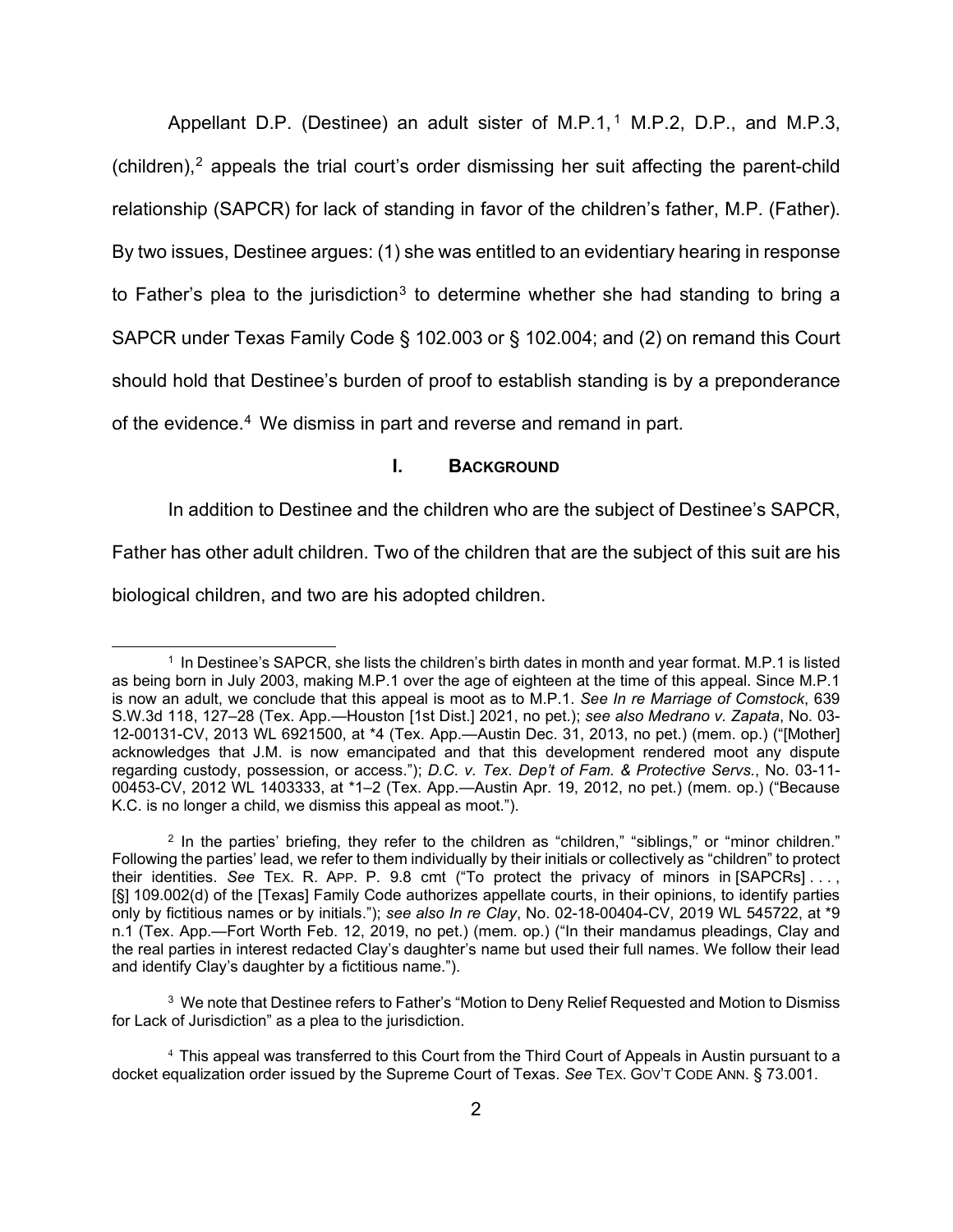On July 1, 2020, shortly after the passing of the children's mother in May 2020, Destinee filed a SAPCR seeking to be appointed sole managing conservator of the children. In her original pleading, she alleged she had "standing to bring this suit in that she is the sister of the children subject of this suit and has a close and substantial relationship with the children." She did not specifically identify a statutory basis for standing. The case was set for temporary orders on July 24, 2020.

On July 21, 2020, Father filed a "Motion to Deny Relief Requested and Motion to Dismiss for Lack of Jurisdiction," arguing among other things, that Destinee failed to assert a basis in which she had standing to bring the suit and requesting the trial court to dismiss her suit for lack of standing. The next day, Destinee amended her SAPCR by adding a standing contention under § 102.004(a)(1) of the Texas Family Code, supported by her own affidavit.

Two days later, Father filed a motion to strike in which he objected to Destinee's amendment regarding standing and requested that Destinee's amended SAPCR be struck. The trial court reset the temporary orders hearing on July 24, 2020, to allow the parties to brief jurisdictional issues.

On August 3, 2020, Destinee filed a brief in support of standing in which she argued she had standing under § 102.004(a)(1), and attached as exhibits her original SAPCR, Father's dismissal motion, her amended SAPCR, and her deceased mother's Last Will and Testament dated May 14, 2020, wherein Destinee and her husband were named guardians of the person of the children. The same day, Father filed a brief in support of his motion to dismiss for lack of jurisdiction in which he argued that Destinee lacked standing under § 102.004(a)(1). Additionally, on August 11, 2020, Father filed a brief in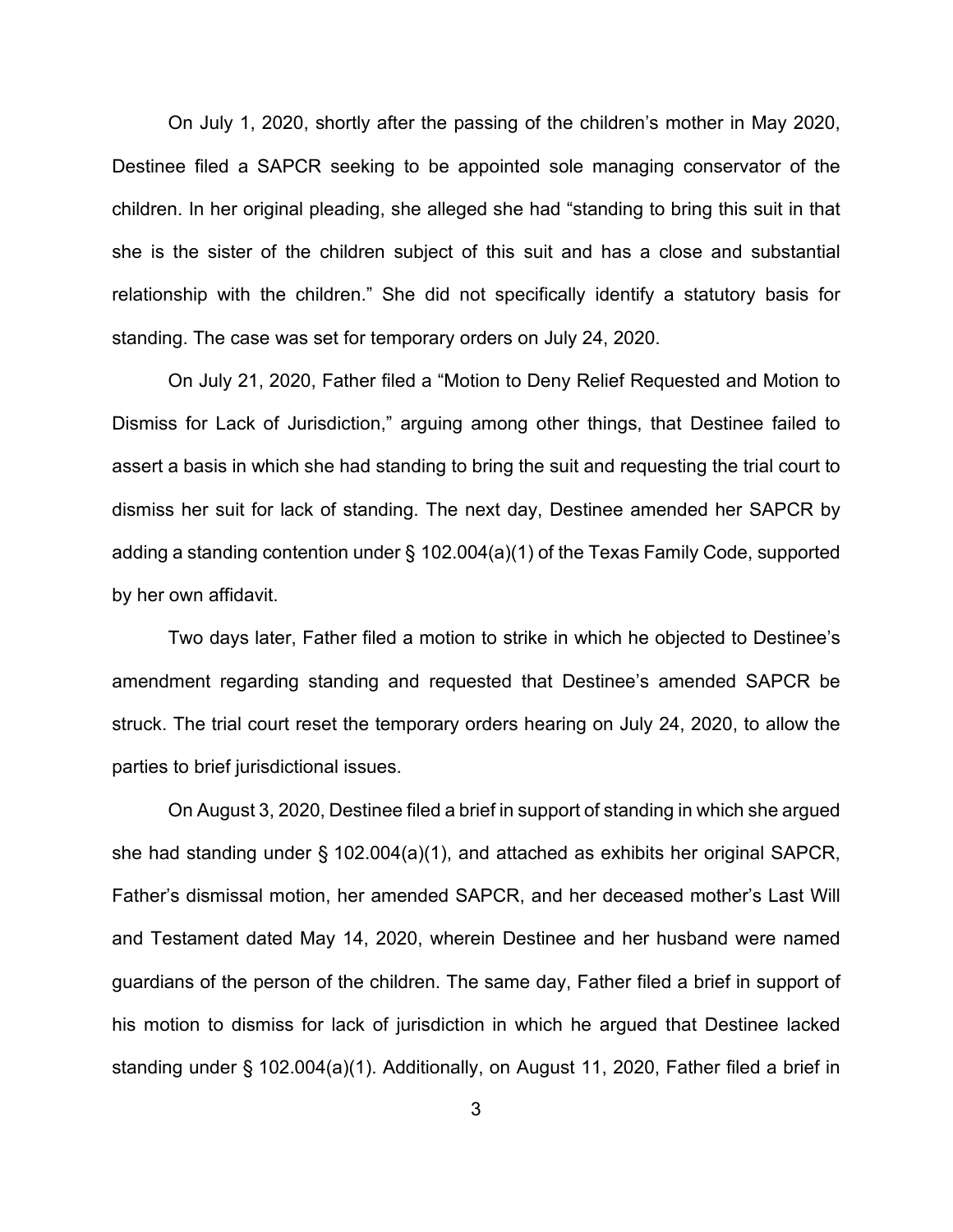response to Destinee's brief in which he attached a letter from the Texas Department of Family and Protective Services (the Department) dated August 5, 2020, which ruled out allegations of abuse against him. The letter from the Department showed that the allegations were reported on June 5, 2020.

On October 13, 2020, Father filed a notice of business records affidavit from the Department which contained documents pertaining to the adoption of M.P.2 and M.P.3, including an initial home study from October 15, 2018, and an adoption home study update from April 22, 2019. In the 2018 initial home study, Destinee indicated she believed her mother and Father would "make excellent foster parents." She also indicated she had been "raised in a very loving and supportive Christian home" with "role model" parents, and she had "never been abused by her parents[.]"

A hearing on Father's motion to dismiss challenging Destinee's standing was held on November 5, 2020. At the hearing, the parties argued their respective positions through their counsel. Toward the conclusion of the hearing, the trial court stated that it did not believe Destinee had standing to bring her suit. On November 13, 2020, the trial court signed an order dismissing the suit finding that she did not have standing under either § 102.003 or § 102.004(a)(1) of the Texas Family Code. *See* TEX. FAM. CODE ANN. §§ 102.003, 102.004(a)(1). Destinee now appeals.

#### **II. DISCUSSION**

In her first issue, Destinee contends the trial court erred in "refus[ing]" to conduct an evidentiary hearing on Father's dismissal motion which challenged the existence of jurisdictional facts and argued she was required to present sufficient evidence on the merits of her suit to create a genuine issue of material fact. She argues a hearing was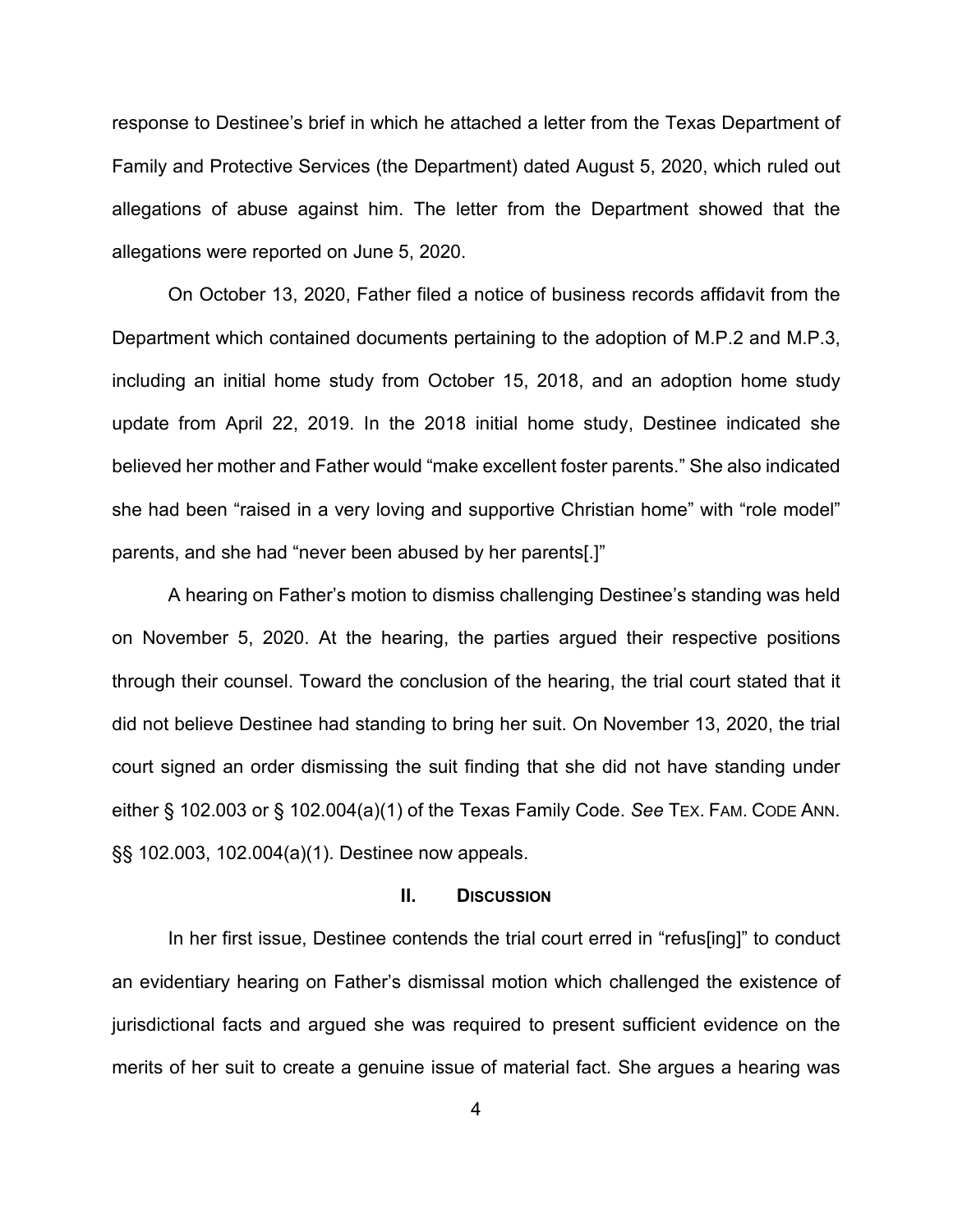necessary because (1) "satisfactory proof" under § 102.004(a)(1) of the Texas Family Code is intertwined with § 153.131(a) of the Texas Family Code; and (2) she had to rebut the fit-parent presumption, which also applies to the merits of her case under § 153.131 of the Texas Family Code.

While Destinee does not expressly challenge the trial court's determination that she lacked standing under § 102.004(a)(1) of the Texas Family Code by her first issue, we construe her first issue to do so implicitly. *See Tex. Ass'n of Bus. v. Tex. Air Control Bd.*, 852 S.W.2d 440, 446 (Tex. 1993); *see also Medrano v. Zapata*, No. 03-12-00131- CV, 2013 WL 6921500, at \*5 (Tex. App.—Austin Dec. 31, 2013, no pet.) (mem. op.) (stating standing cannot be waived and may be raised by a party or a court at anytime).

#### **A. Standing Under § 102.004(a)(1)**

### **1. Standard of Review**

Standing is a threshold requirement for subject matter jurisdiction, *Tex. Ass'n of Bus.*, 852 S.W.2d at 443, and is a threshold issue in a custody proceeding. *In re K.D.H.*, 426 S.W.3d 879, 882 (Tex. App.—Houston [14th Dist.] 2014, no pet.). A party seeking conservatorship of a child must have standing to pursue such relief. *In re H.S.*, 550 S.W.3d 151, 155 (Tex. 2018). When standing is conferred by statute, the statute itself serves as the correct framework for a standing analysis. *See In re Smith*, 260 S.W.3d 568, 572 (Tex. App.—Houston [14th Dist.] 2008, no pet.); *see also In re B.U.H.*, No. 13- 18-00622-CV, 2020 WL 7074358, at \*2 (Tex. App.—Corpus Christi–Edinburg Dec. 3, 2020, no pet.) (mem. op.) ("In the context of a SAPCR, standing is governed by the Texas Family Code, and '[t]he party seeking relief must allege and establish standing within the parameters of the language used in the statute.'" (quoting *In re H.G.*, 267 S.W.3d 120,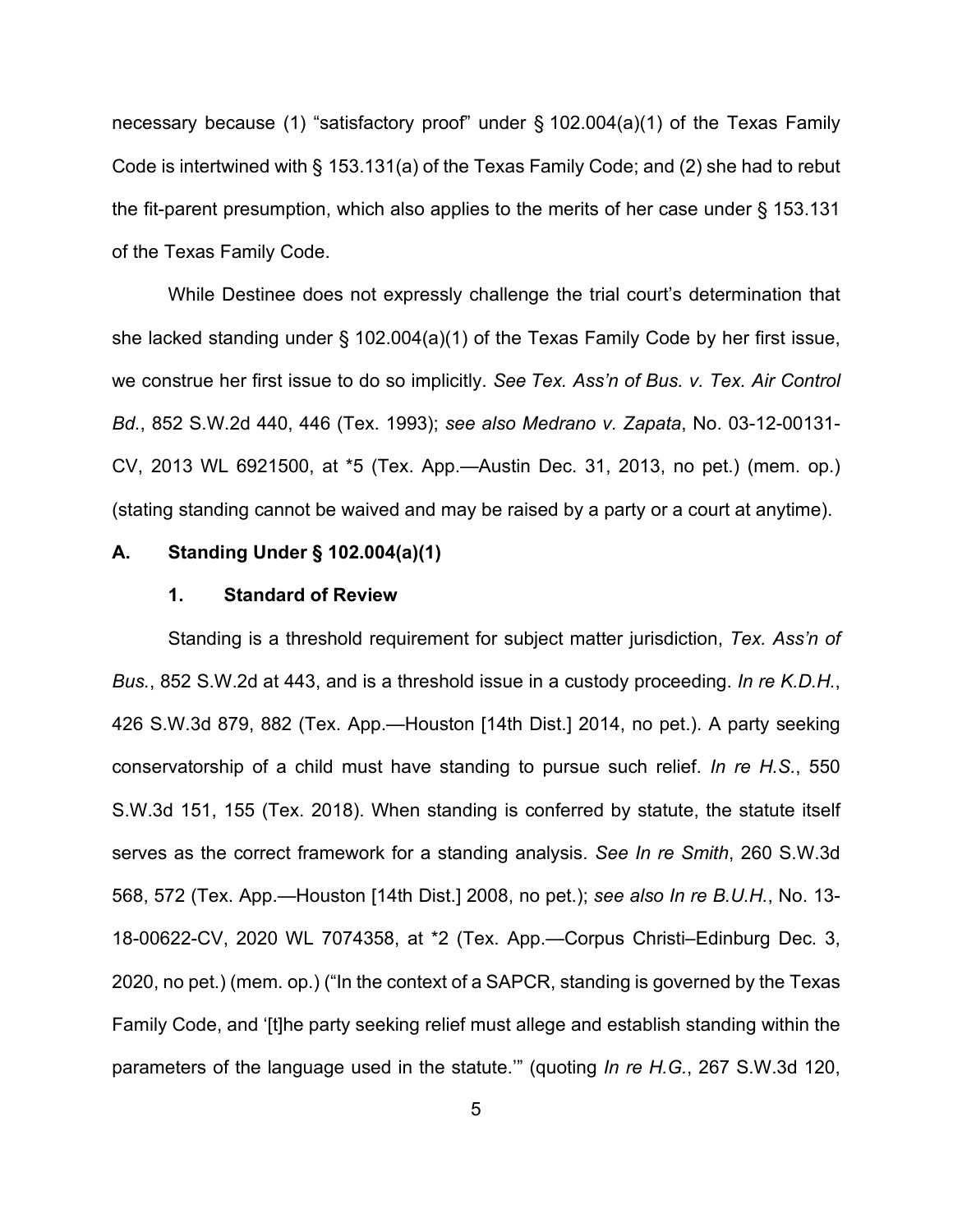124 (Tex. App.—San Antonio 2008, pet. denied) (op. on reh'g))).

A motion to dismiss, as filed in this case, can challenge a party's standing. *See Verno Constr., Inc. v. Nelson*, 460 S.W.3d 145, 149 (Tex. 2015) (per curiam); *see also Reyes v. Lott*, No. 14-20-00105-CV, 2022 WL 248122, at \*2 (Tex. App.—Houston [14th Dist.] Jan. 27, 2022) (mem. op.) ("[Mother] challenged [former live-in-boyfriend's] standing in a motion to dismiss, which was effectively the same as a plea to the jurisdiction."). A plea can challenge either the pleadings or the existence of jurisdictional facts. *Tex. Dep't of Parks & Wildlife v. Miranda*, 133 S.W.3d 217, 226–27 (Tex. 2004). "The trial court can rule on a jurisdictional plea by submission or after an evidentiary hearing: '[A] court deciding a plea to the jurisdiction is not required to look solely to the pleadings but may consider evidence and must do so when necessary to resolve the jurisdictional issues.'" *Vernco Constr., Inc.*, 460 S.W.3d at 149 (quoting *Bland Indep. Sch. Dist. v. Blue*, 34 S.W.3d 547, 555 (Tex. 2000)).

When, as here, the existence of jurisdictional facts is challenged, the court must consider evidence submitted by the parties when necessary to resolve the jurisdictional issue. *See Bland Indep. Sch. Dist.*, 34 S.W.3d at 554. When jurisdictional facts implicate or overlap with the merits in a suit, the standing analysis mirrors that of a traditional summary judgment, and if the evidence creates a fact question regarding the jurisdictional issue, the trial court cannot grant a plea to the jurisdiction but must await resolution of the fact issue by the finder of fact. *See GTECH Corp. v. Steele*, 549 S.W.3d 768, 773–74 & n.10 (Tex. App.—Austin 2018), *aff'd sub nom. Nettles v. GTECH Corp*., 606 S.W.3d 726 (Tex. 2020); *In re K.D.H.*, 426 S.W.3d at 887 ("[F]or the [nonparent] to have standing, the record must contain satisfactory proof as to part of what the [nonparent] has to establish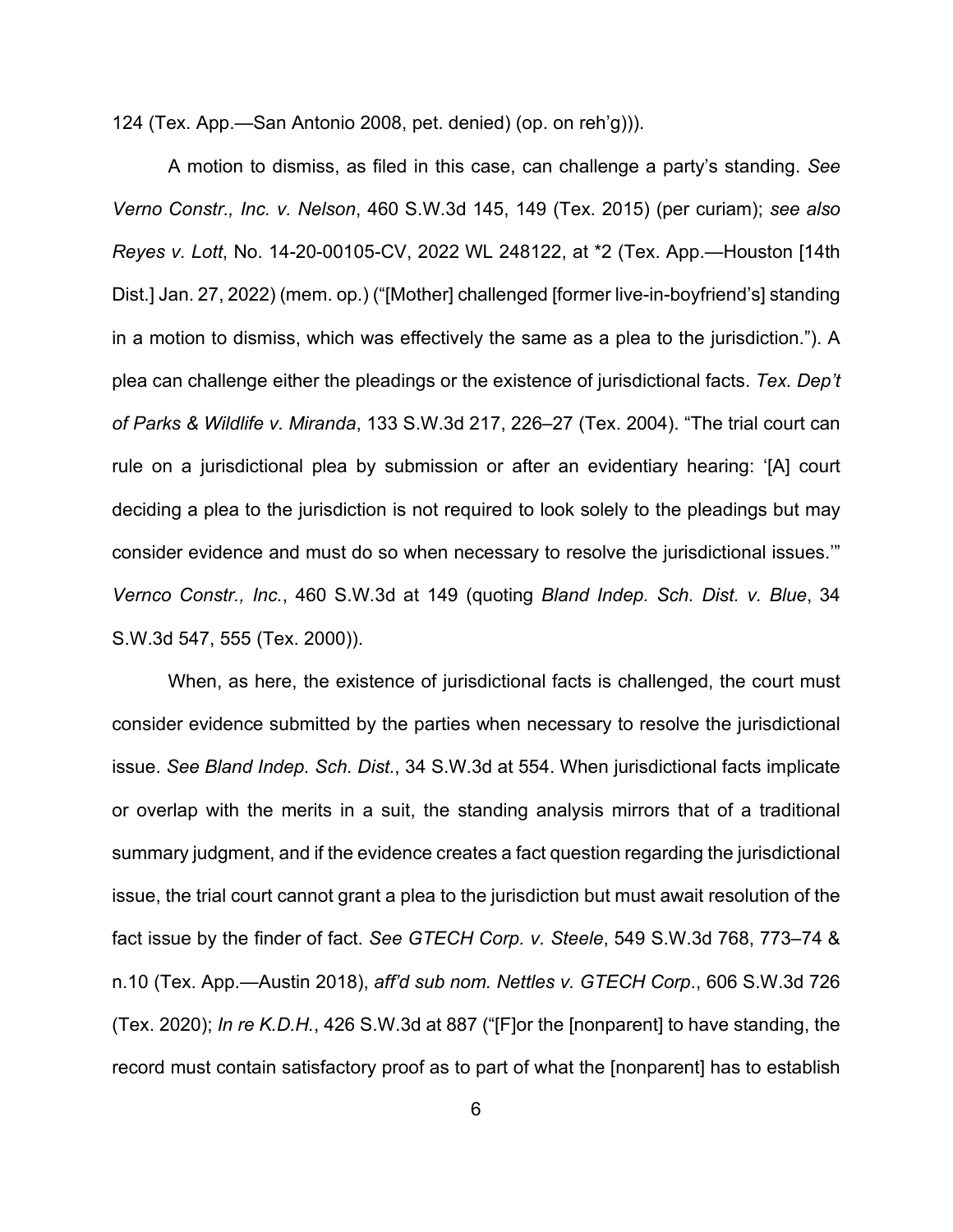to prevail on the merits of her suit. This is a case in which the jurisdictional standing challenge implicates the merits of the petitioner's case and the plea to the jurisdiction involves evidence.") (internal citations omitted); *see also Reyes*, 2022 WL 248122, at \*2.[5](#page-6-0)

As with a summary judgment, the trial court's determination is purely a legal one and is, on appeal, reviewed de novo, with the appellate court indulging every reasonable inference and resolving any doubts in the nonmovant's favor. *Univ. of Tex. v. Poindexter*, 306 S.W.3d 798, 807 (Tex. App.—Austin 2009, no pet.).

### **2. Applicable Law**

Destinee asserted standing under § 102.004(a)(1) in her amended SAPCR. *See*

TEX. FAM. CODE ANN. § 102.004(a)(1); *see also Medrano*, 2013 WL 6921500, at \*5 ("As

with other issues implicating a trial court's subject-matter jurisdiction, analysis of whether

[Mother] has standing begins with her live pleadings."). Section 102.004(a)(1) provides:

- (a) [A] grandparent, or another relative of the child related within the third degree by consanguinity, may file an original suit requesting managing conservatorship if there is satisfactory proof to the court that:
	- (1) the order requested is necessary because the child's present circumstances would significantly impair the child's physical health or emotional development.

TEX. FAM. CODE ANN. § 102.004(a)(1).

<span id="page-6-0"></span><sup>&</sup>lt;sup>5</sup> We note that the standard of review we use in this memorandum opinion is different from those used in *Medrano* and *In re Caudillo* (both cases from the Third Court of Appeals analyzing standing under § 102.004(a)(1)) because Destinee's implicit standing challenge is prior to a trial on the merits and comes from an immediately appealable order. *Compare Medrano*, 2013 WL 6921500, at \*3, \*5, \*7 (conducting a de novo review of mother's challenge to the legal and factual sufficiency of the evidence supporting the trial court's implicit finding that the grandmother had standing under § 102.004(a)(1) after a jury trial on the merits), *with In re Caudillo*, No. 03-19-00208-CV, 2020 WL 6478417, at \*1, \*3–4 (Tex. App.—Austin Oct. 28, 2020, orig. proceeding) (mem. op.) (conducting an abuse of discretion review of whether trial court erred in denying mother's dismissal motion asserting paternal grandfather and uncle lacked standing under § 102.004(a)(1) by a petition for writ of mandamus).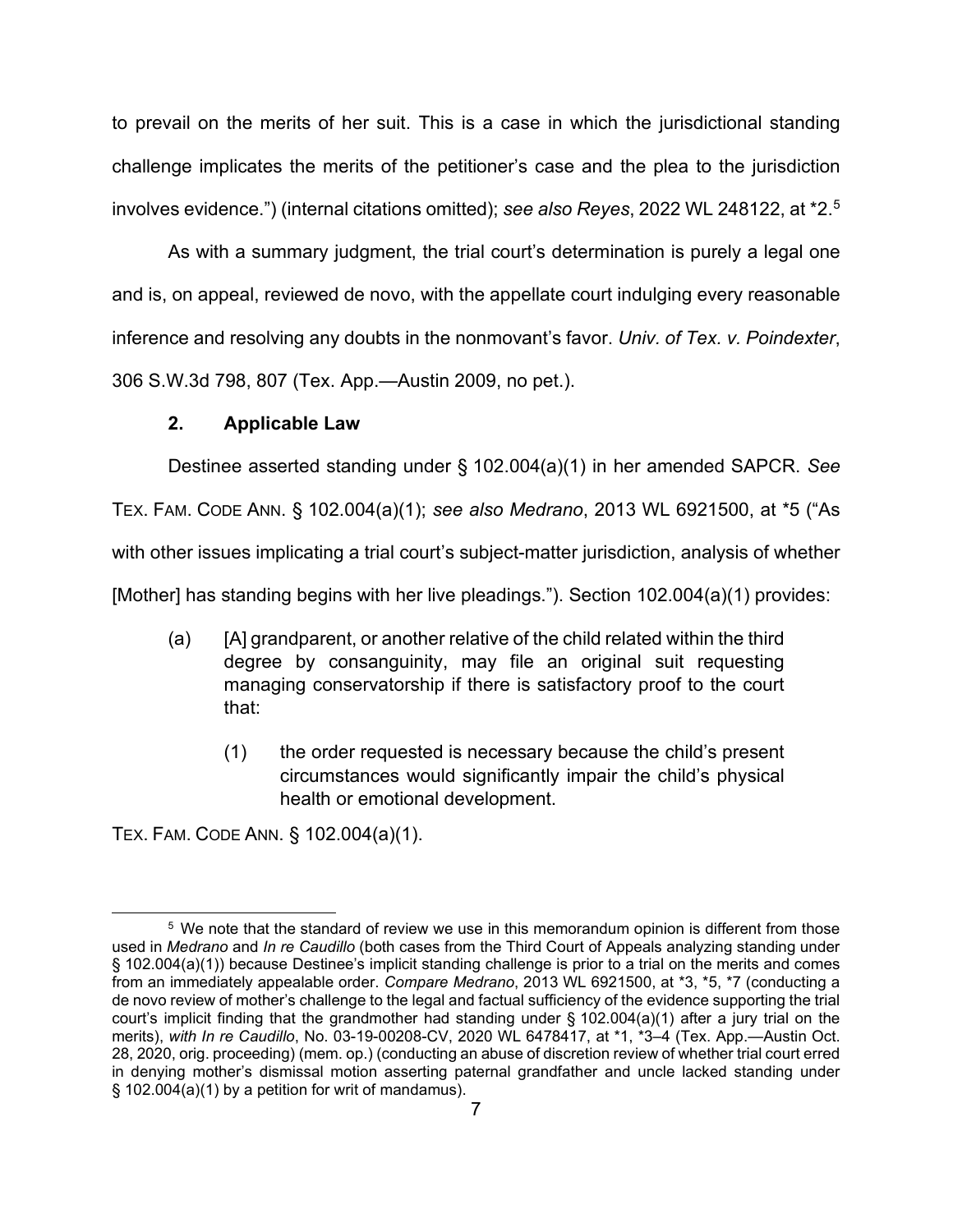"Satisfactory proof to the court" means proof by a preponderance of the evidence. *See In re A.M.S.*, 277 S.W.3d 92, 96 n.4 (Tex. App.—Texarkana 2009, no pet.); *see also In re Caudillo*, No. 03-19-00208-CV, 2020 WL 6478417, at \*4 (Tex. App.—Austin Oct. 28, 2020, orig. proceeding) (mem. op.). "Present circumstances" refers to the circumstances in existence as of the date the action requesting managing conservatorship is filed. *See In re S.M.D.*, 329 S.W.3d 8, 14 n.3 (Tex. App.—San Antonio 2010, pet. denied); *see also In re Caudillo*, 2020 WL 6478417, at \*4.

The evidence must do more than merely raise a suspicion or foster speculation of possible harm. *See In re B.B.M.*, 291 S.W.3d 463, 467 (Tex. App.—Dallas 2009, pet. denied); *see also In re Caudillo*, 2020 WL 6478417, at \*5; *In re T.H.*, No. 02-21-00263- CV, 2021 WL 4898776, at \*9 (Tex. App.—Fort Worth Oct. 21, 2021, no pet.) (mem. op.). Instead, the nonparent must "offer evidence of specific actions or omissions of the parent that demonstrate an award of custody to the parent would result in physical or emotional harm to the child." *See Lewelling v. Lewelling*, 796 S.W.2d 164, 167 (Tex. 1990); *see also R.H. v. D.A*., No. 03-16-00442-CV, 2017 WL 875317, at \*5 (Tex. App.—Austin Mar. 2, 2017, pet. dism'd) (mem. op.); *In re T.H.*, 2021 WL 4898776, at \*9.

This is a heavy burden which is not satisfied by merely showing the nonparent would be a better choice as the child's custodian. *See Lewelling*, 796 S.W.2d at 167; *see also R.H.*, 2017 WL 875317, at \*5. Acts or omissions that constitute significant impairment include, but are not limited to, physical abuse, severe neglect, abandonment, drug or alcohol abuse, or immoral behavior by a parent. *See In re B.B.M.*, 291 S.W.3d at 469; *see also In re Caudillo*, 2020 WL 6478417, at \*5. A finder of fact may infer the present fitness of a parent to be managing conservator from the parent's recent, deliberate past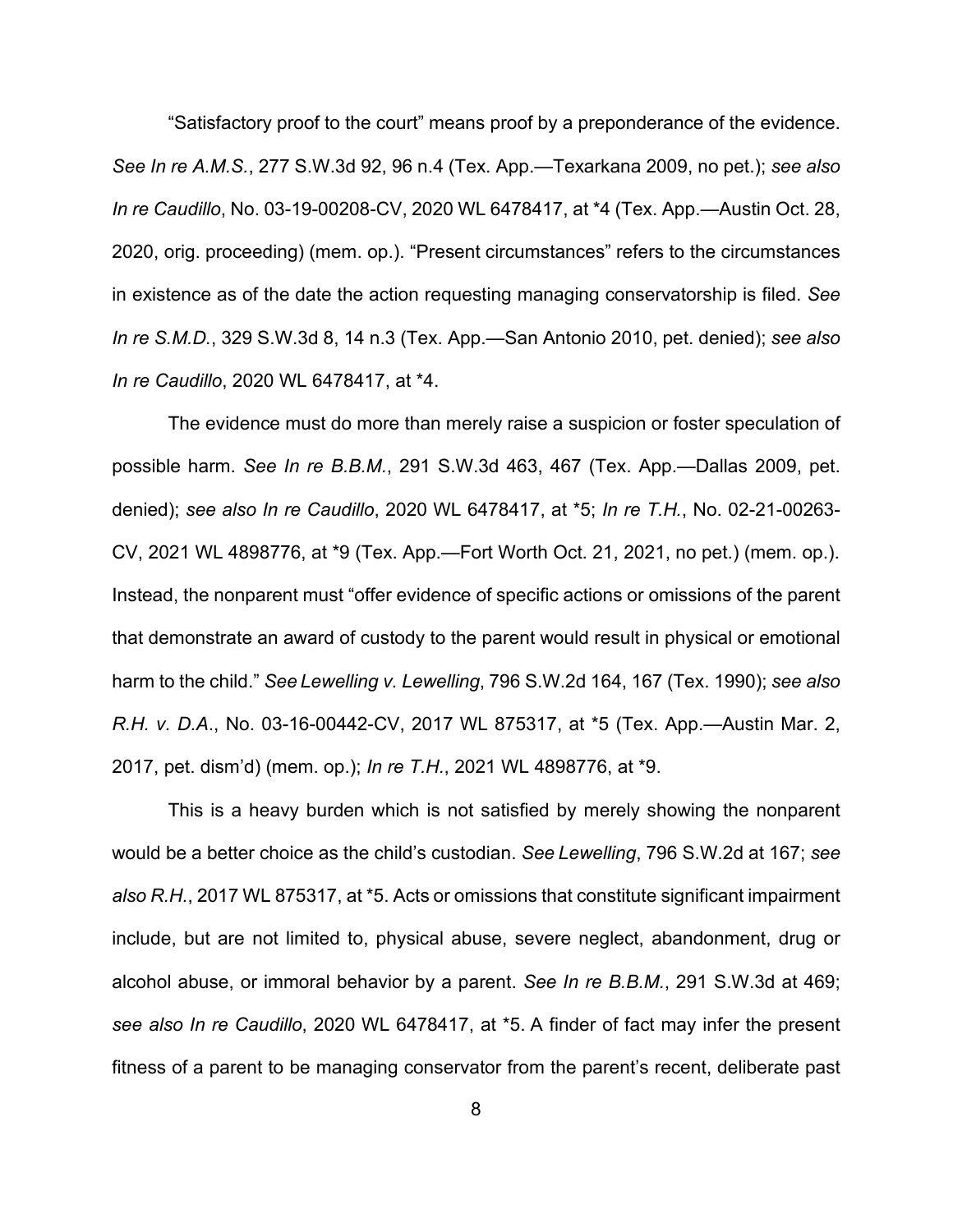misconduct. *See In re M.W.*, 959 S.W.2d 661, 666 (Tex. App.—Tyler 1997, writ denied); *see also R. H.*, 2017 WL 875317, at \*5. Section 102.004(a)(1) "is intended to restrict grandparent . . . standing to bring a SAPCR solely to 'certain extreme circumstances.'" *In re Caudillo*, 2020 WL 6478417, at \*4 (quoting *Medrano*, 2013 WL 6921500, at \*6); *see* TEX. FAM. CODE ANN. § 102.004(a)(1).

### **3. Analysis**

We review the following evidence which was before the trial court when it dismissed Destinee's SAPCR: (1) her affidavit; (2) her deceased mother's Last Will and Testament dated May 14, 2020; (3) a letter from the Department dated August 5, 2020; (4) an initial home study completed on October 15, 2018, for Father and deceased mother; and (5) an adoption home study update completed on April 22, 2019. *See Vernco Constr., Inc.*, 460 S.W.3d at 150 ("If all the evidence is filed with the clerk and only arguments by counsel are presented in open court, the appeal should be decided on the clerk's record alone.").

Here, Destinee testified in her affidavit in pertinent part as follows:

[I] have witnessed domestic violence and abuse to my siblings from [Father] by him: Provoking and then escalating conflict situations and not letting them walk away from situation until they say or do something he was able to physically punish them for; Spanking them to the point of terror with wooden spoons so hard that the spoons break, then when other siblings try to stop the beating[,] they get punished as well; Whipping my sibling with a dog leash; Exposing all of us in some way to pornography as minors and having a self-admitted addiction to it; Exposing his children to domestic violence of my mother; and Prioritizing his own self-interest over the kids best interest[.]

This testimony speaks to "significant impairment" because it describes, with some detail, physical abuse by Father against one or more of the children. *See* TEX. FAM. CODE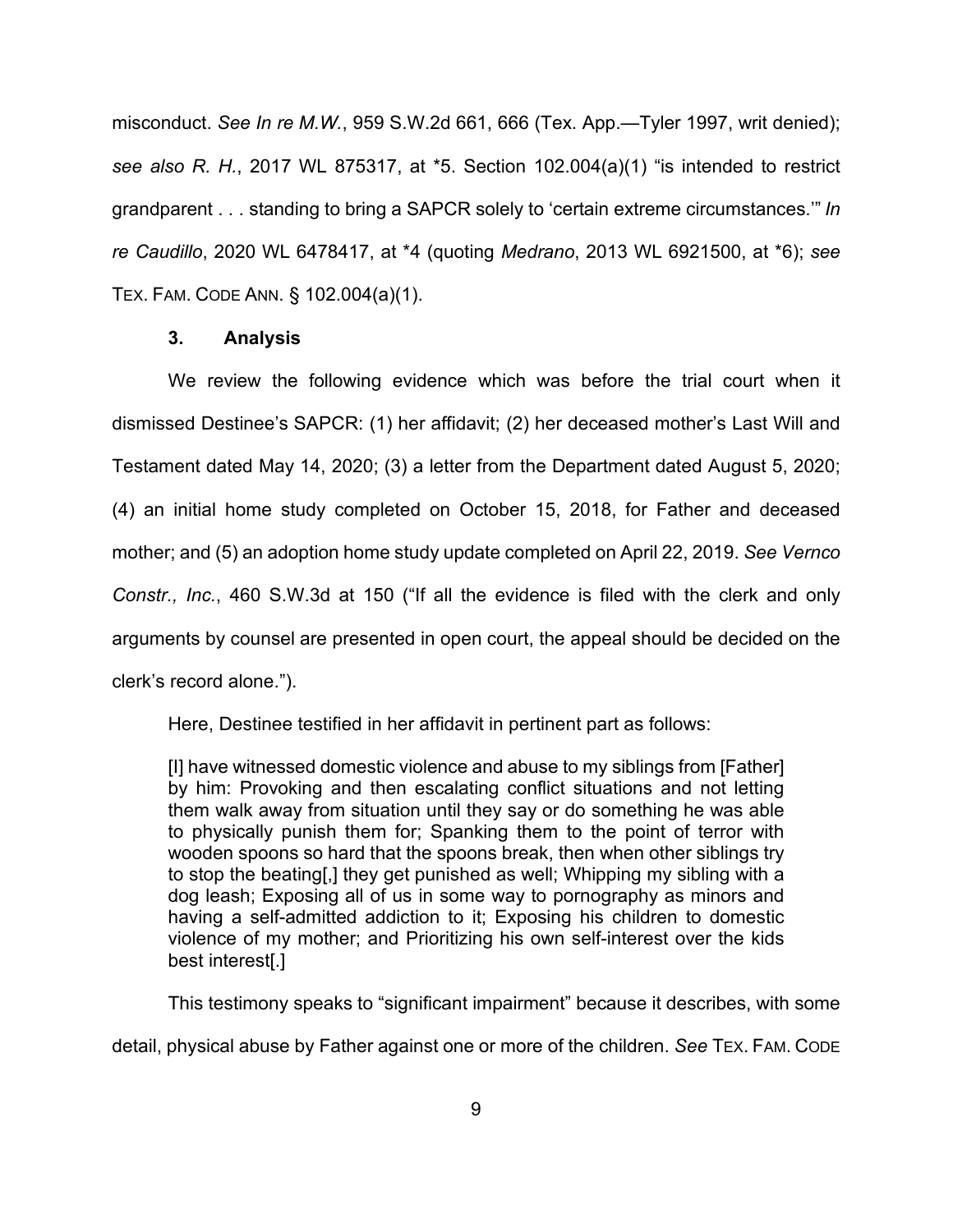ANN. § 102.004(a)(1) ("[T]he order requested is necessary because the child's present circumstances would significantly impair the child's physical health or emotional development."); *see also In re Caudillo*, 2020 WL 6478417, at \*5 (stating that "[a]cts . . . that constitute significant impairment include . . . physical abuse"). Father did not present any evidence that negates Destinee's allegations or show that they relate to past misconduct. *See* TEX. FAM. CODE ANN. § 102.004(a)(1); *see also In re Caudillo*, 2020 WL 6478417, at \*5 (analyzing grandfather and uncle's standing under § 102.004(a)(1) and explaining that "[e]vidence of past misconduct, standing alone, may not be sufficient to show present unfitness of a parent").

Additionally, the August 5, 2020 letter from the Department shows that allegations of abuse by Father against the children were reported less than one month before Destinee filed her SAPCR, which is at least some evidence of the "present circumstances" of the children. *See* TEX. FAM. CODE ANN. § 102.004(a)(1). While we recognize that the Department "ruled out" the reported allegations against Father, the Department's decision to do so does not preclude the trial court from considering the allegations. *See id.*; *see also Medrano*, 2013 WL 6921500, at \*8 (explaining that mother could not assert CPS's inaction could have preclusive effect, but her arguments could attack the trial court's assessments of her son's credibility and weight to be given his testimony).

Therefore, viewing the evidence in the light most favorable to Destinee, we conclude that the evidence presented raised a jurisdictional fact question as to whether the order requested by Destinee is necessary because the children's present circumstances in Father's custody would significantly impair their physical health or

10